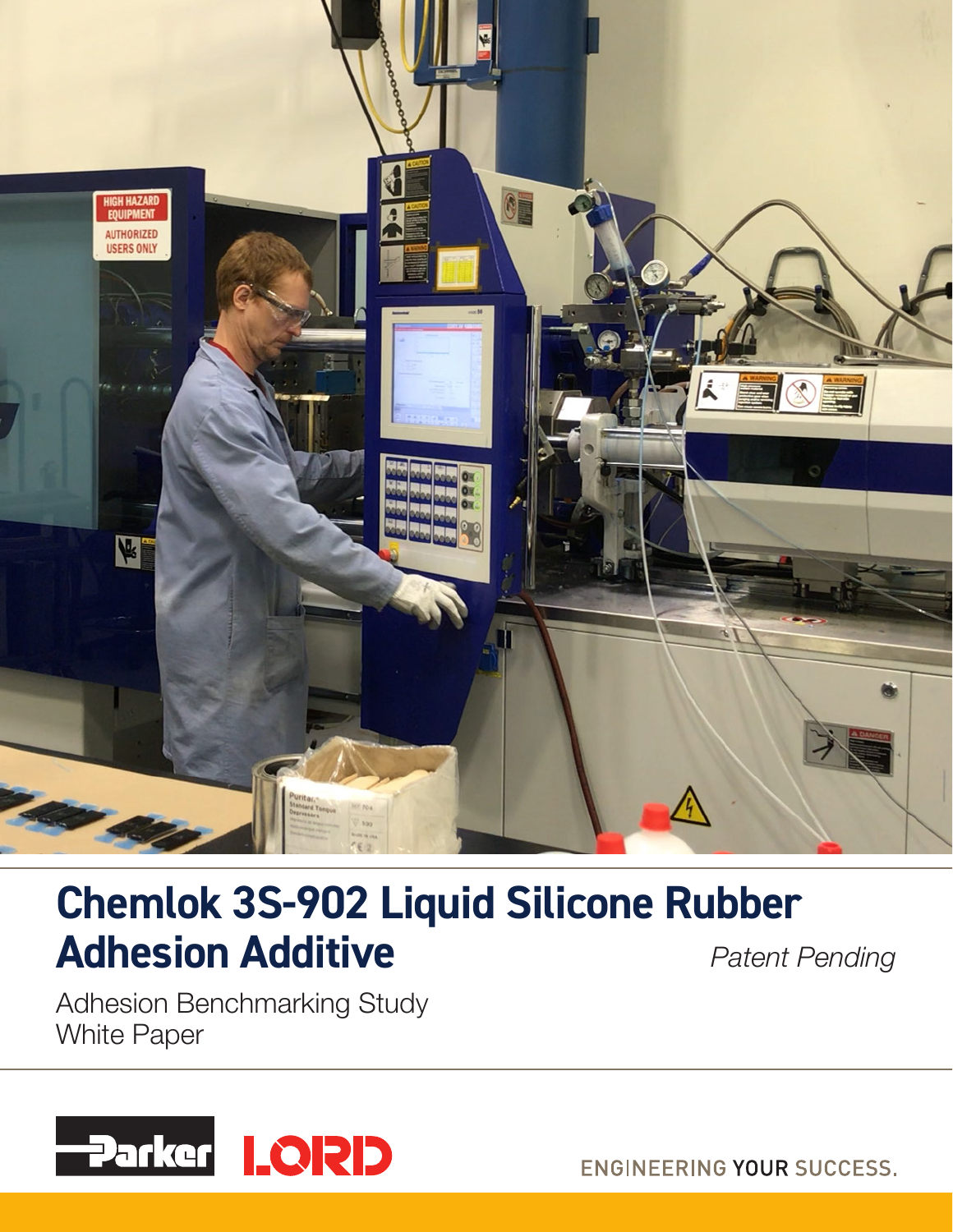# **Chemlok 3S-902 Liquid Silicone Rubber Adhesion Additive**

Adhesion Benchmarking Study



*Paul Wheeler, PhD.*

*Paul Wheeler, PhD., is a staff scientist at Parker LORD, where he develops innovative adhesive and bonding solutions. Much of his career has focused on generating bonding solutions for silicone elastomers. Dr. Wheeler received a BS in Plastics Engineering Technology from Penn State Erie and a PhD in Polymer Science from the University of Southern Mississippi. Prior to joining LORD, Dr. Wheeler held several technology leadership positions primarily around nylon 66 compounds for the automotive market and nanotechnology for thermoplastic and thermoset materials.*

## **Introduction**

Liquid silicone rubber (LSR) is used to produce a wide range of parts for many different markets. Some notable segments include medical devices, cookware, electronics, and personal electronic devices. Silicone polymers exhibit many unique properties that other materials cannot achieve, combining rubbery flexibility with excellent thermal stability, durability, low surface energy, biocompatibility,

soft feel, etc. Because of its unique performance and relative ease of part manufacturing, the global LSR market has seen rapid growth that is expected to continue. As the market need for LSR expands, product designs are becoming more sophisticated and require bonding of silicone to other substrates, which can be challenging due to its ultra-low surface energy of around 20 mN/m and chemical resistance.

Bonding LSR to plastics and clean metals with current technology on the market requires the use of primers or special self-bonding LSRs. Both methods have significant drawbacks. Primers require extra process steps, specialized application equipment, and management of volatile solvents, while self-bonding LSRs suffer from high price, short shelf life and limited availability.

This paper introduces a new additive technology, Chemlok 3Stream (3S), to impart self-bonding properties to non-self-bonding LSRs. Chemlok 3S-902 additive is fed via a standard additive pump directly into the LSR feed stream, similar to colorant dosing. In doing so, OEMs and tiers can eliminate the application of primers and their associated VOC and save significant costs gained from utilizing standard LSR grades over more expensive selfbonders.

# **Experiment Details**

*Injection Molding Description*: Parts were injection molded on a Wittmann Battenfeld EcoPower 110 injection molding machine equipped with a model 622-1A Graco Fluid Automation LSR feeding system. Chemlok 3S-902 additive was loaded into 6-ounce Semco cartridges and fed with the model 622- 1A's pneumatically-actuated pumping system. Test specimens consist of a



Figure 1: Test specimen used

plastic coupon overmolded with a strip of silicone that overhangs both edges of the coupon (Figure 1). Plastic coupons were molded on a Sumitomo SE100EV 100 ton electric injection-molding machine and immediately packaged in moisture-proof foil bags to minimize moisture absorption between plastic injection and LSR injection.

*Peel Testing*: Testing was conducted on an MTS Criterion Model 45 using a sled fixture such that 90 degrees peel angle was maintained for the entire test. Peel strength was calculated from an average value of force across a large elongation range. The test was conducted at a rate of 300 mm/min.

*Failure Mode*: After peel testing, failure mode was reported as cohesive, boundary layer, or adhesive. Cohesive failure means a significant thickness of rubber is retained on the substrate, meaning that the adhesive strength exceeded the strength of the rubber. Adhesive failure means that the rubber was cleanly removed from the substrate, leaving little to no residue. Boundary layer is in between these two failure modes, and is evidenced by thin rubber and/or residue remaining on the substrate.

*Curing Curves*: Curing profiles were measured on a Montech D-RPA 3000 at 160°C for two minutes.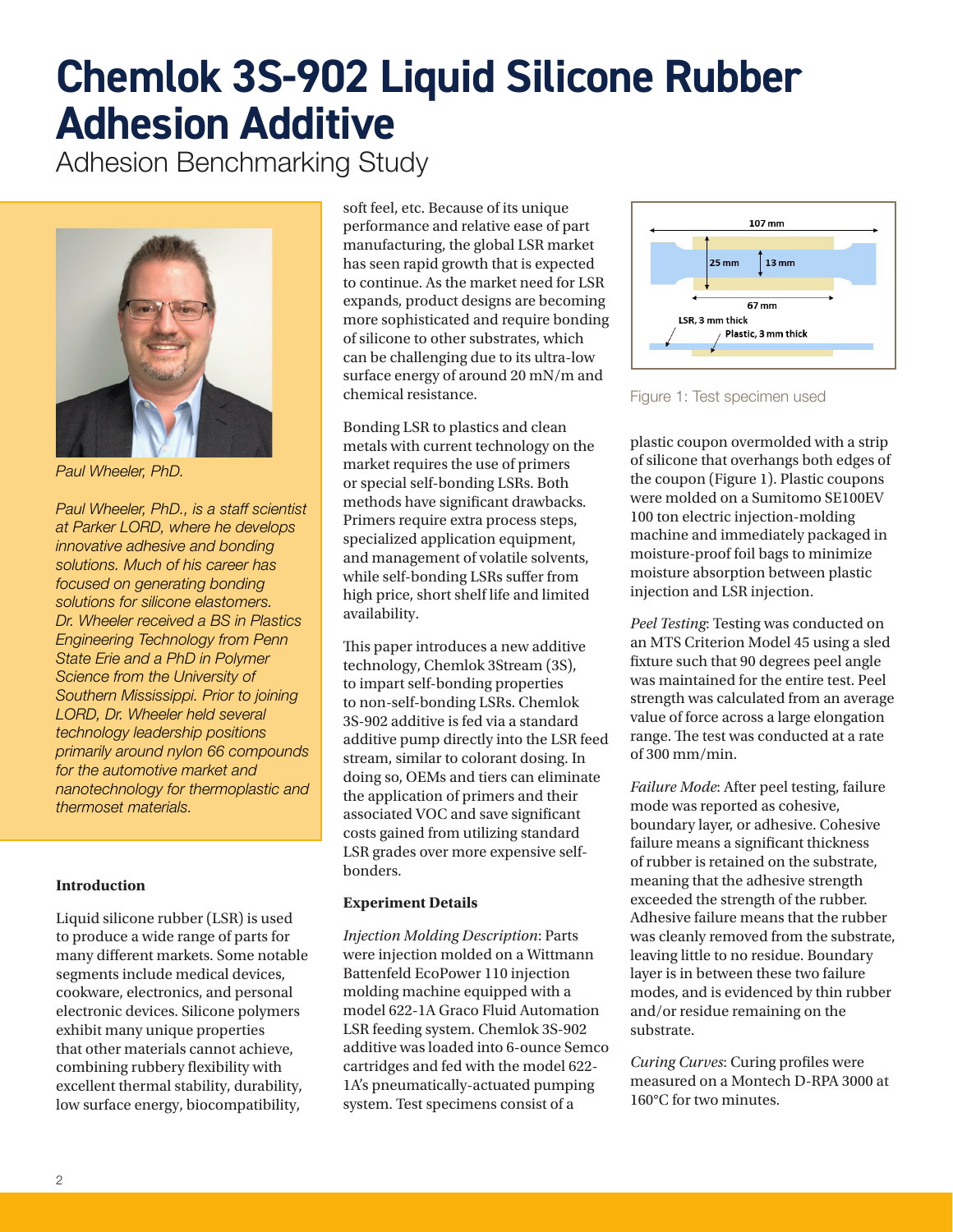## **Adhesion Benchmarking Test**

In the following experiment, two standard LSR silicones\* were converted to self-bonding grades using Chemlok 3S-902 additive and compared to commercial self-bonding LSR\*. Thus, 1 wt-% of Chemlok 3S-902 was added to Momentive Silopren 2660 and Dow Xiameter RBL2004-40. These were compared to commercially available self-bonding LSR grades from two major silicone producers, referred to as Competitor A (50 Shore A durometer) and Competitor B (40 Shore A durometer). Cure temperature and time was 150°C and 80 seconds, except for Competitor A, which was cured for 100 seconds due to undercure at 80 seconds. The overmolded plastics consisted of 30% glass filled PBT (Lupox GP 2300 by LG Chem), 30% glass filled PA6 (Akulon K224-HG6 by DSM), and 35% glass filled PA66 (Zytel 70G35HSLR by DuPont).

*\*The liquid silicone rubbers used in this analysis were obtained on the open market by Parker Hannifin for the sole purpose of evaluating the performance of Chemlok 3S-902 adhesion promoting additive. Use of them does not imply any affiliation with or endorsement by them.*

#### **Postbaked Performance**

Previous testing has shown that maximum adhesion with Chemlok 3S-902 additive is achieved by postbaking the molded parts at an elevated temperature for several minutes. In this section, fully molded test specimens were postbaked at 150°C for 60 minutes. After molding, parts were tested as-is, and also after exposure to two environments: 150°C for 3 days, and 85°C / 85% RH for 3 days. Test results are depicted in Figure 2.

The data shows that in most cases, the bond strength of standard LSR modified with Chemlok 3S-902 additive gives adhesion values that are equivalent to, or greater than, the two self-bonding silicone grades (Figure 2 through Figure 5). In many cases, the performance of Chemlok 3S-902-modified silicones shows superior adhesion and more robust strength retention when exposed to hot and hot/humid environments.



Figure 2: Average peel strength of LSR modified with Chemlok 3S-902 additive, bonded to various plastics, compared to commercially available self-bonding grades. Coupons were postbaked.



Figure 3: Failure modes of LSR modified with Chemlok 3S-902 additive compared to self-bonding grades. PBT coupons were postbaked.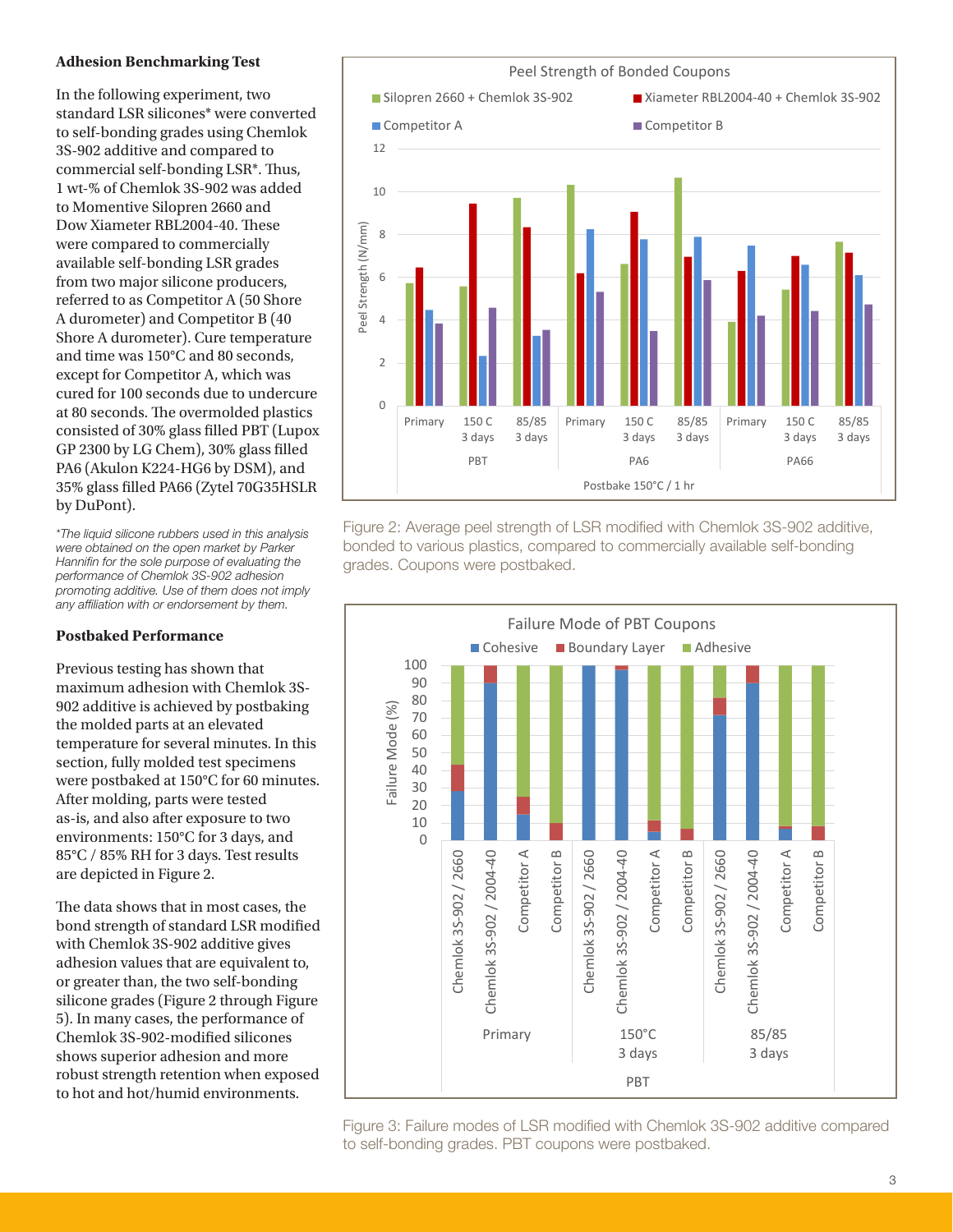

Figure 4: Failure modes of LSR modified with Chemlok 3S-902 additive compared to self-bonding grades. PA6 coupons were postbaked.



Figure 5: Failure modes of LSR modified with Chemlok 3S-902 additive compared to self-bonding grades. PA66 coupons were postbaked.

Primary bonding measures the bond strength immediately after molding and postbaking and is a good initial measure of adhesion. On PBT, Chemlok 3S-902 modified silicones greatly exceeded performance of commercial selfbonders, in terms of both peel strength values and failure mode. For example, Chemlok 3S-902-modified Xiameter RBL2004-40 gave a peel strength that exceeded the others by greater than 45% and a failure mode of nearly 100% cohesive failure. Similarly, good performance was observed on PA6, in which both Chemlok 3S-902-modified silicones gave nearly 100% cohesive failure, which slightly exceeded the performance other self-bonders. Excellent bonding was achieved on PA66 with Chemlok 3S-902-modified RBL2004-50 as well as Competitor A. Bond integrity was slightly lower with Chemlok 3S-902-modified 2660 and Competitor B.

To measure bond retention in a high heat environment, coupons were exposed to 150°C for 3 days. In most cases, Chemlok 3S-902-modified systems out-performed self-bonders. Notably on PBT, Chemlok 3S-902 systems gave more than double the peel strength as well as perfect failure modes of 100% cohesive failure, compared to both self-bonders which failed around 90% adhesively. On PA6, Chemlok 3S-902 systems gave excellent peel strength with nearly 100% cohesive failure, as did Competitor A, while Competitor B failed adhesively and gave a relatively low peel strength. Good bonding was also achieved on PA66, although somewhat less than PA6, with generally lower peel strength and lower levels of cohesive failure.

In a final evaluation of bond strength retention, coupons were exposed to 85°C / 85% RH environment for 3 days. Interestingly, Chemlok 3S-902-modified systems exceeded the performance of self-bonders in most instances and showed greatly improved adhesion compared to primary results. This shows that the hot and humid condition causes additional curing of the Chemlok 3S-902 additive at the silicone / plastic interface, leading to improved adhesion.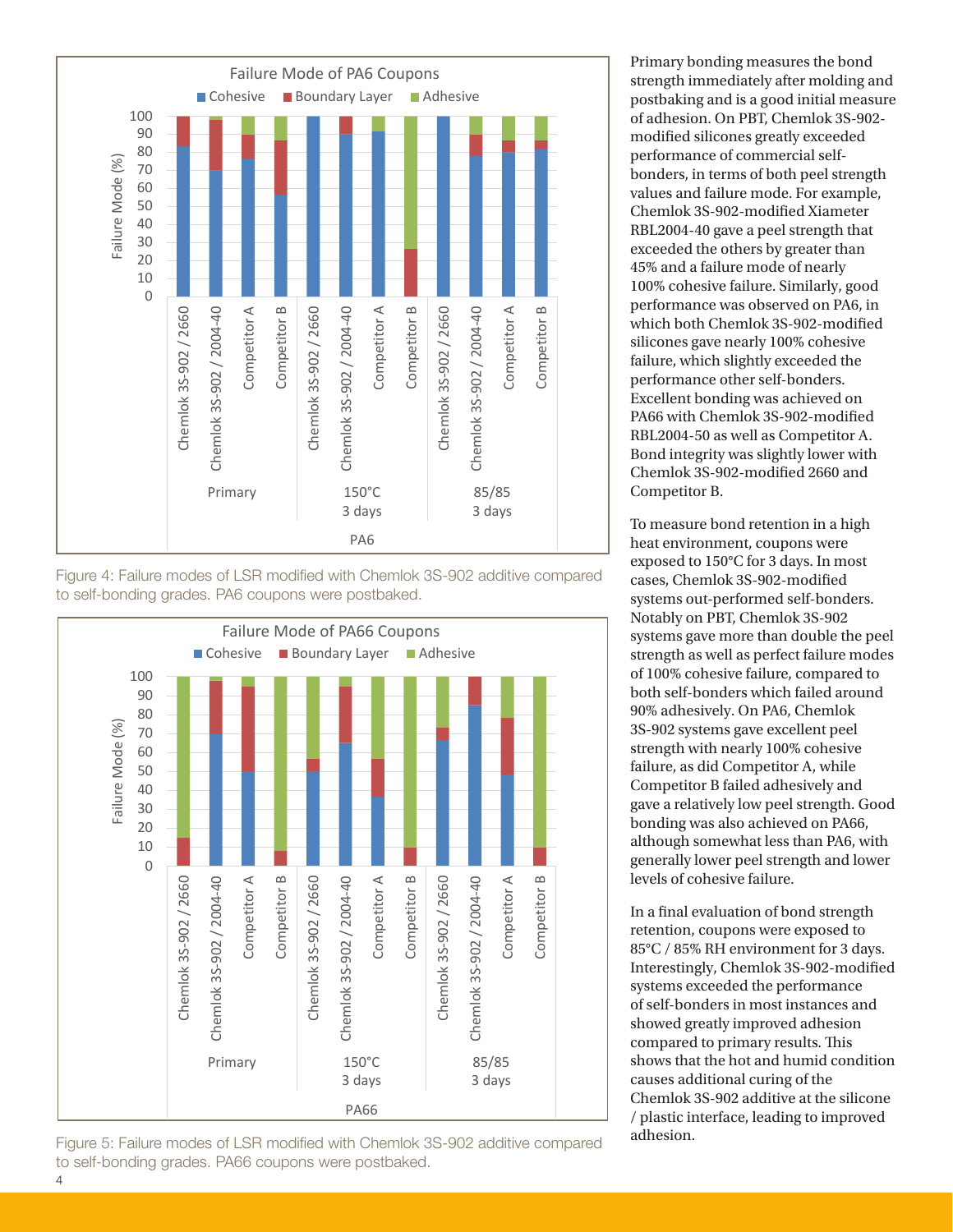#### **Non-Postbaked Performance**

To use Chemlok 3S-902 additive, postbaking parts is recommended to achieve optimum adhesion. Postbaking is commonly carried out on silicone parts to achieve final cured properties as well as eliminate low molecular weight volatile components, so in many cases this step is already incorporated into the manufacturing process. However, in some cases postbaking is not performed nor desired, thus it is important to understand adhesion immediately after molding. Figures 6 and 7 depict bond strength and failure mode after molding, with no postbake.

As seen in Figure 6, primary bond strength of Chemlok 3S-902-modified silicones are generally lower than selfbonders, with corresponding failure modes showing mostly adhesive failure. Self-bonders demonstrate a more favorable failure mode in all cases. After exposure to 85°C / 85% RH, bond strength improved for all Chemlok 3S-902 systems but gave a mixed reaction for self-bonders. For example, on PBT, 85/85 exposure dramatically improved bonding for Chemlok 3S-902 systems but decreased strength for both self-bonders. On PA6 and PA66, Chemlok 3S-902 systems again showed a dramatic improvement in bond strength, Competitor A also improved, while Competitor B maintained performance.



Figure 6: Average peel strength of LSR modified with Chemlok 3S-902 additive, bonded to various plastics, compared to commercially available self-bonding grades. Coupons were not postbaked.



Figure 7: Failure modes of LSR modified with Chemlok 3S-902 additive compared to self-bonding grades. Coupons were not postbaked.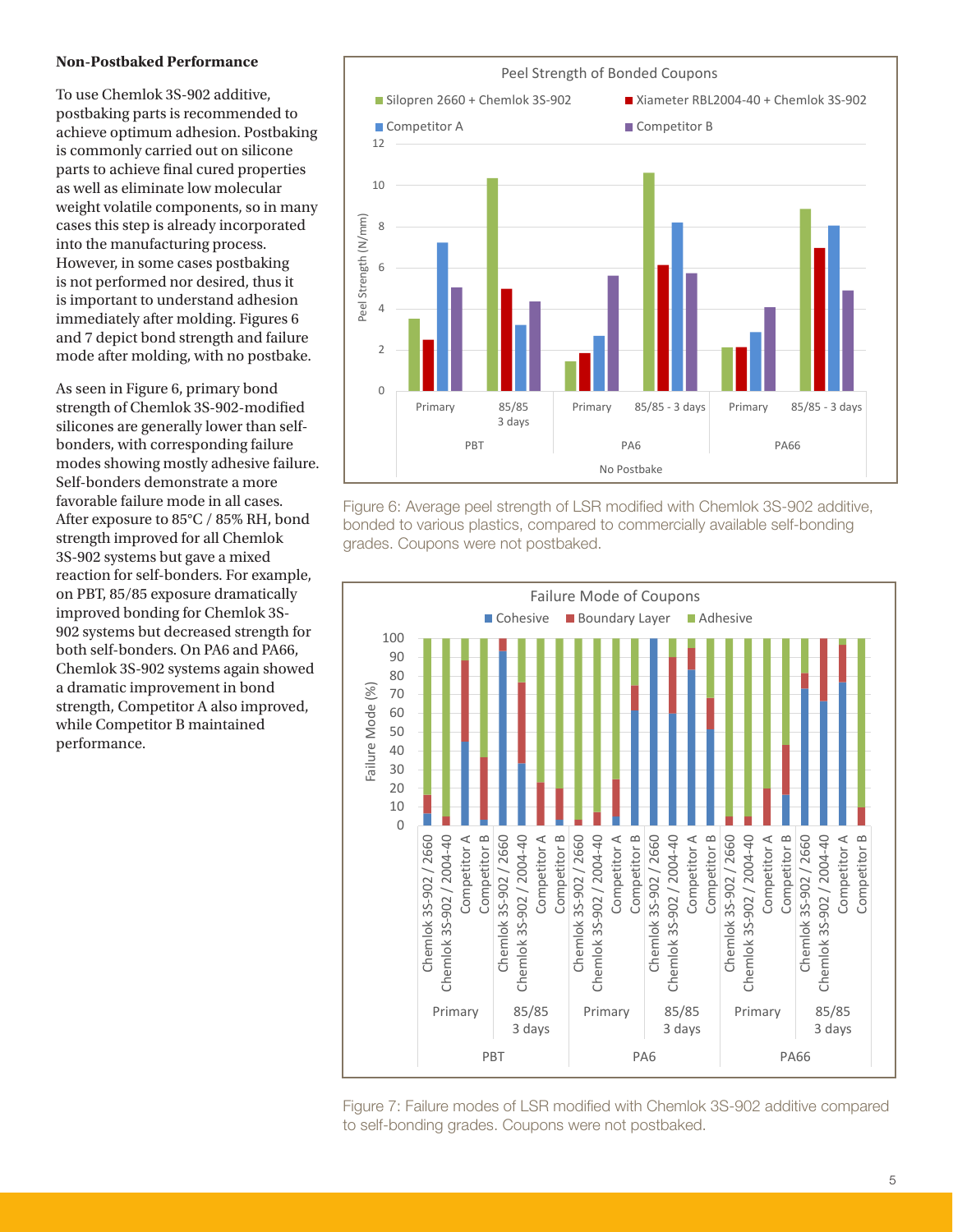## **Curing Performance**

To study curing performance, MDR cure curves were generated (Figure 8) and T90 values were tabulated (Table 1). As shown in the data, adding Chemlok 3S-902 additive to standard LSR gives a modest increase in cure time. For example, at 160°C, T90 cure time of Xiameter RBL2004-40 and Silopren 2660 were extended by 5 to 6 seconds. The two commercial self-bonders showed dramatic differences in cure speed, with Competitor B giving a T90 of 26 seconds compared to Competitor A giving 58 seconds. Overall, the data indicate that Chemlok 3S-902-modified systems retain curing performance within a normal expected range for LSR.

## Table 1: T90 Values obtained from MDR

| <b>Product</b>                             | <b>T90 Values</b><br>(seconds) |
|--------------------------------------------|--------------------------------|
| Xiameter RBL2004-40                        | 29                             |
| Xiameter RBL2004-40 +<br>1% Chemlok 3S-902 | 34                             |
| Silopren 2660                              | 25                             |
| Silopren 2660 +<br>1% Chemlok 3S-902       | 31                             |
| <b>Competitor A</b>                        | 58                             |
| <b>Competitor B</b>                        |                                |

*At 160°C curing temperature*

#### **Non-Postbake with Catalyst**

Understanding the limited bonding performance of Chemlok 3S-902 additive without postbaking, an alternative approach was developed in which a catalyst is added to Chemlok 3S-902, immediately before molding, at a ratio of 100 parts Chemlok 3S-902 to 5 parts of catalyst solution. Thus, the liquid catalyst solution was mixed with Chemlok 3S-902 additive, and then fed into the injection molding machine as described above.

The first results in Figures 9 and 10 compare adhesion results of Chemlok 3S-902 additive with and without catalyst. In this study, Chemlok 3S-902 was added at 1 wt-% to Dow Silastic RBL9200-30. Coupons were overmolded with silicone at a cure temperature of 160°C and cure time of 60 seconds.



Figure 8: Cure curves of evaluated standard LSR, LSR modified with Chemlok 3S-902 additive, and self-bonding grades at 160°C.



Figure 9: Peel strength of Chemlok 3S-902 additive with and without catalyst, aged at room temperature for 1, 7, 14, and 28 days after molding.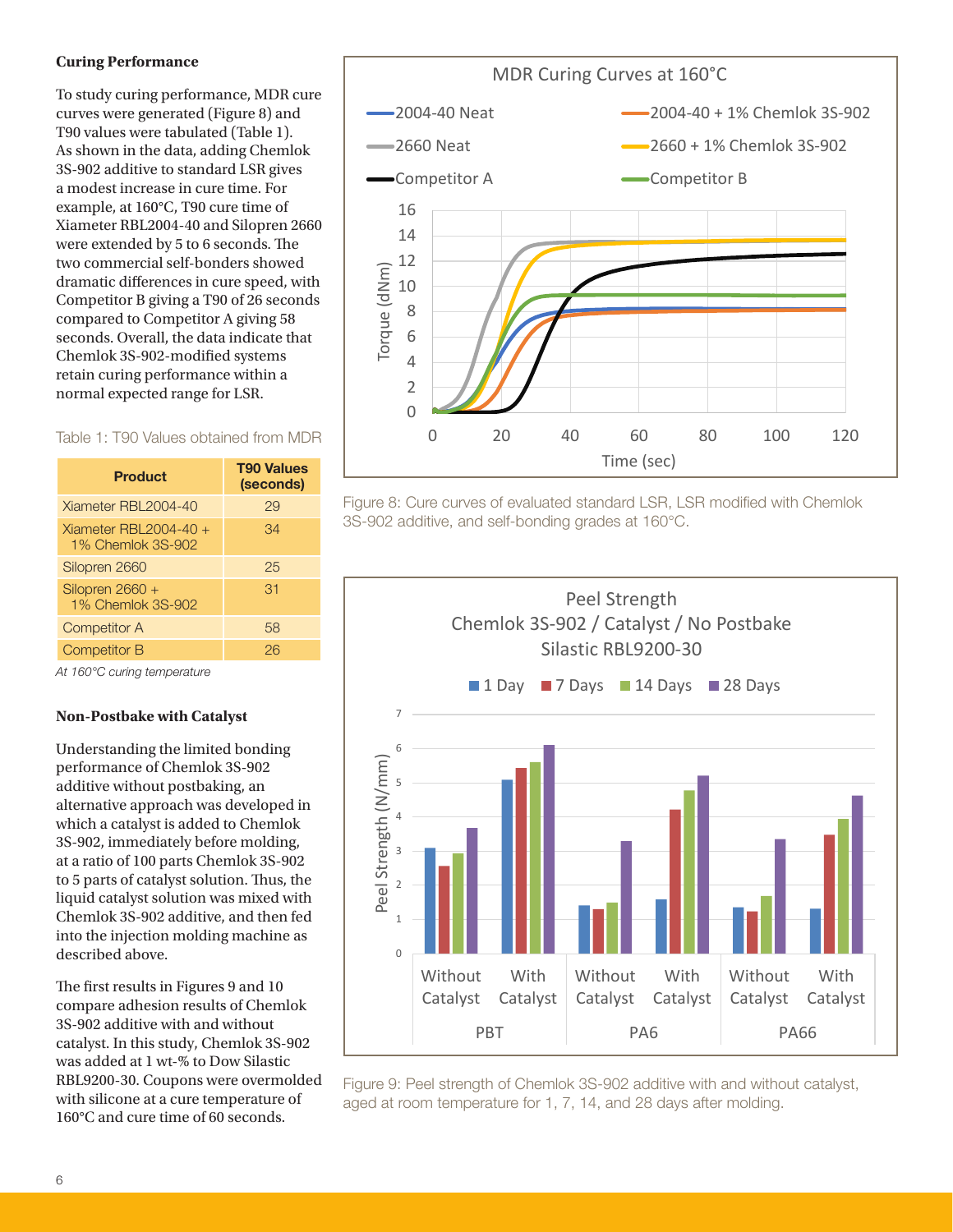

Figure 10: Failure modes of Chemlok 3S-902 additive with and without catalyst, aged at room temperature for 1, 7, 14, and 28 days after molding.





The molded test specimens were not postbaked. Peel tests were performed at 1, 7, 14, and 28 days after molding with the parts being stored under ambient conditions in a lab ( $\sim$ 20°C /  $\sim$ 40% RH).

Coupons that used Chemlok 3S-902 additive without catalyst showed an initial decrease in bond strength after 7 days, a modest increase after 14 days, and then a dramatic increase after 28 days. This is evidence of the Chemlok 3S-902 additive blooming to the surface over time and then slowly curing by reacting with atmospheric moisture. Without catalyst or postbaking, this process is somewhat slow, occurring over several weeks.

Adhesion development speed is significantly increased by adding catalyst to Chemlok 3S-902. As shown in Figures 9 and 10, adding catalyst not only improved bonding to PBT in all instances, but also caused a dramatic shift in bond strength to occur on PA6 and PA66 seven days after molding, with strength continuing to modestly build over the 28 day test.

In a subsequent study, multiple other types of plastics were tested using Chemlok 3S-902 with catalyst, including 15% glass filled PPA (Zytel HTN51G15 HSL by DuPont), 40% glass filled PPS (Fortron 1140L4 by Celanese), unfilled PC (Lexan 121 by SABIC), and PEEK (Ketaspire KT-880NT by Solvay). Parts were overmolded with Dow Silastic RLB9200-30 using a cure temperature and time of 160°C and 60 seconds for PPA and PPS, and a cure time and temperature of 130°C and 120 seconds for PC and PEEK. Additionally, PC was pretreated with atmospheric plasma because initial screening with nontreated PC showed very poor initial adhesion.

Again, parts were molded and then aged under ambient lab conditions and tested after 1, 7, 14, and 28 days. As shown in Figures 11 and 12, excellent adhesion was achieved after 1 day on PC, and after 7 days on PPA and PPS. Good adhesion was not achieved on PEEK.